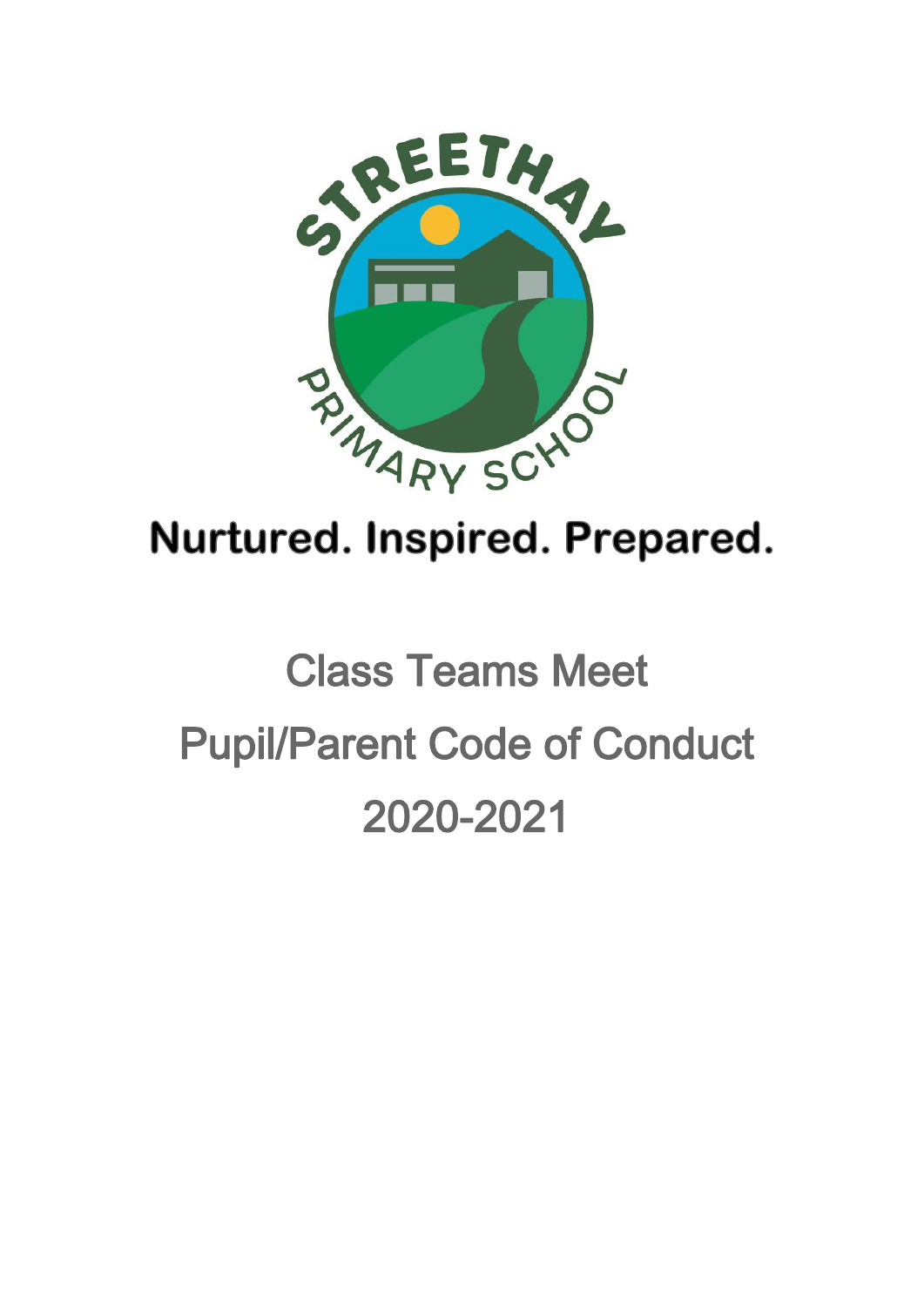#### **What is a Class Teams Meeting?**

During the lockdown class teachers will run live meetings in the class Teams account. The idea of these sessions is to allow the children to feel connected and to share key learning and feedback. These *class catch ups* will sometimes involve the children in school also.

#### **Key Points to note:**

- $\triangleright$  Two members of staff will always be in the meeting.
- $\triangleright$  Cameras will be enabled parents can control this feature.
- $\triangleright$  Children in school may be able to share learning with children at home, using our teacher account. Existing permissions for sharing videos and images will be assumed to be accurate. If you have a concern about this and wish to change your preference, please contact the school office.
- ➢ Microphones will be turned on, although the parents should mute these until the format of the meeting is established.
- ➢ Parents and children should NEVER record or take photographs of the Teams meeting content.

Below is a detailed Code of Conduct which applies to children and parents. When participating in online meetings, both parents and children should be aware of the expectations set out below:

#### **Live Teams Expectations**

• I will make sure that all my communication with pupils, teachers or others using technology is responsible and sensible, and is solely work related.

• I will not deliberately browse, download, upload or forward material that could be considered offensive or illegal. If I accidentally come across any such material, I will report it immediately to my teacher or my parent.

• I will not share resources or videos created by my teachers with anyone who is not a pupil or member of staff at Streethay Primary School.

- I will not record or take photos of my peers or teachers during a face-to-face session.
- I will not share any school content on social media platforms.

• I understand that when using Microsoft Teams and other applications provided by the school that my use can be monitored and logged by the IT Manager and my teachers.

• I understand that these rules are designed to help keep me safe and that if they are not followed, my parent may be contacted, and I may be removed from the live conferencing.

• I will only take part in 'live' streaming if a responsible adult knows that I am doing it and is at home to supervise.